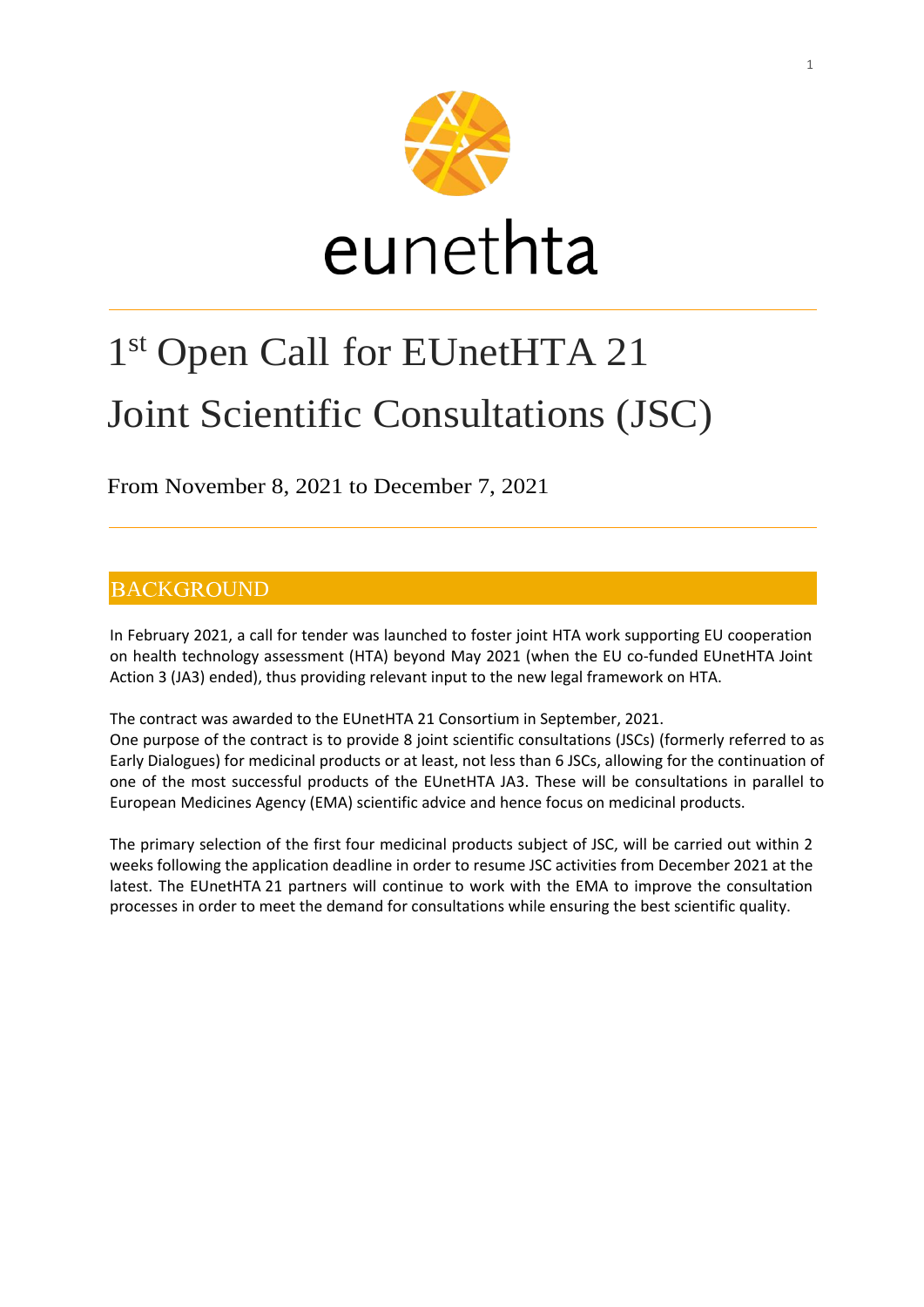#### **HOW TO APPLY**

Two calls are planned for the EUnetHTA 21 period. The first open call will remain open from November 8, 2021 through December 7, 2021. The second open call will follow approximately one year after the first call in Q3 2022.

In order to apply for JSC, sponsors/developers of medicinal productsshould complete the EUnetHTA 21 JSC application form available on the [EUnetHTA](https://www.eunethta.eu/) website or upon request [\(EUnetHTA21-JSC@g-ba.de\)](mailto:EUnetHTA21-JSC@g-ba.de) and submit their application and annexes (if applicable) via email to the EUnetHTA 21 JSC Secretariat [\(EUnetHTA21-JSC@g-ba.de\)](mailto:EUnetHTA21-JSC@g-ba.de).

The Applicant's request for a EUnetHTA 21 JSC should provide sufficient information to substantiate the claimed basis of selection and follow the guidance notes provided with the form.

In all cases, the submitted applications must comply with the selection criteria described below. Once the call is closed, the Committee for Scientific Consistency and Quality (CSCQ) JSC members will review the applications.

All Applicants will be informed of the CSCQ JSC decision two weeks after the deadline of the call. Promising products that could not be selected will be considered for a waiting list.

Due to the ongoing pandemic most meetings will likely be held virtually. The option of a physical meeting, held at EMA premises in Amsterdam, will be explored for all F2F meetings and the applicants will be informed accordingly.

#### EUNETHTA 21 JOINT SCIENTIFIC CONSULTATIONS

JSC provides a non-binding scientific advice, before the start of pivotal clinical trials (after feasibility / proof of concept study), in order to improve the quality and appropriateness of the data produced by the developers in view of future HTA assessment / re- assessment.

EUnetHTA 21 JSCs should enable an exchange between the Applicant and HTA agencies and regulators (EMA) at an early stage in the development process in order to allow the integration of the different requirements across multiple European Member States (e.g. choice of comparators, relevant outcomes, quality of life, patient groups) in the study design (pivotal trials & post-launch studies) and the economic evidence generation plan. However, when consensus is not possible, the views of participating HTA bodies will be made known to the Applicant.

Our medium-term goal is to establish a regular, legally acceptable procedure in view of the future HTA EU regulation. All JSCs will be conducted in parallel with EMA.

#### EUNETHTA 21 JSC SELECTION CRITERIA

Due to the tender specifications in EUnetHTA 21, the number of products to be selected for the JSC is limited. As the number of applicants is expected to exceed the number of slots, a selection of products will be necessary. With regard to the future HTA regulation, EUnetHTA 21 will apply the same selection criteria as defined in the EU HTA regulation. A prerequisite for a JSC is that the clinical trial (phase II/ or III) has not yet started.

Promising candidates are selected in two steps. Firstly, products have to meet all of the following essential criteria to be considered relevant.

- a) unmet medical needs (no treatment or only unsatisfactory treatment available);
- b) first in class;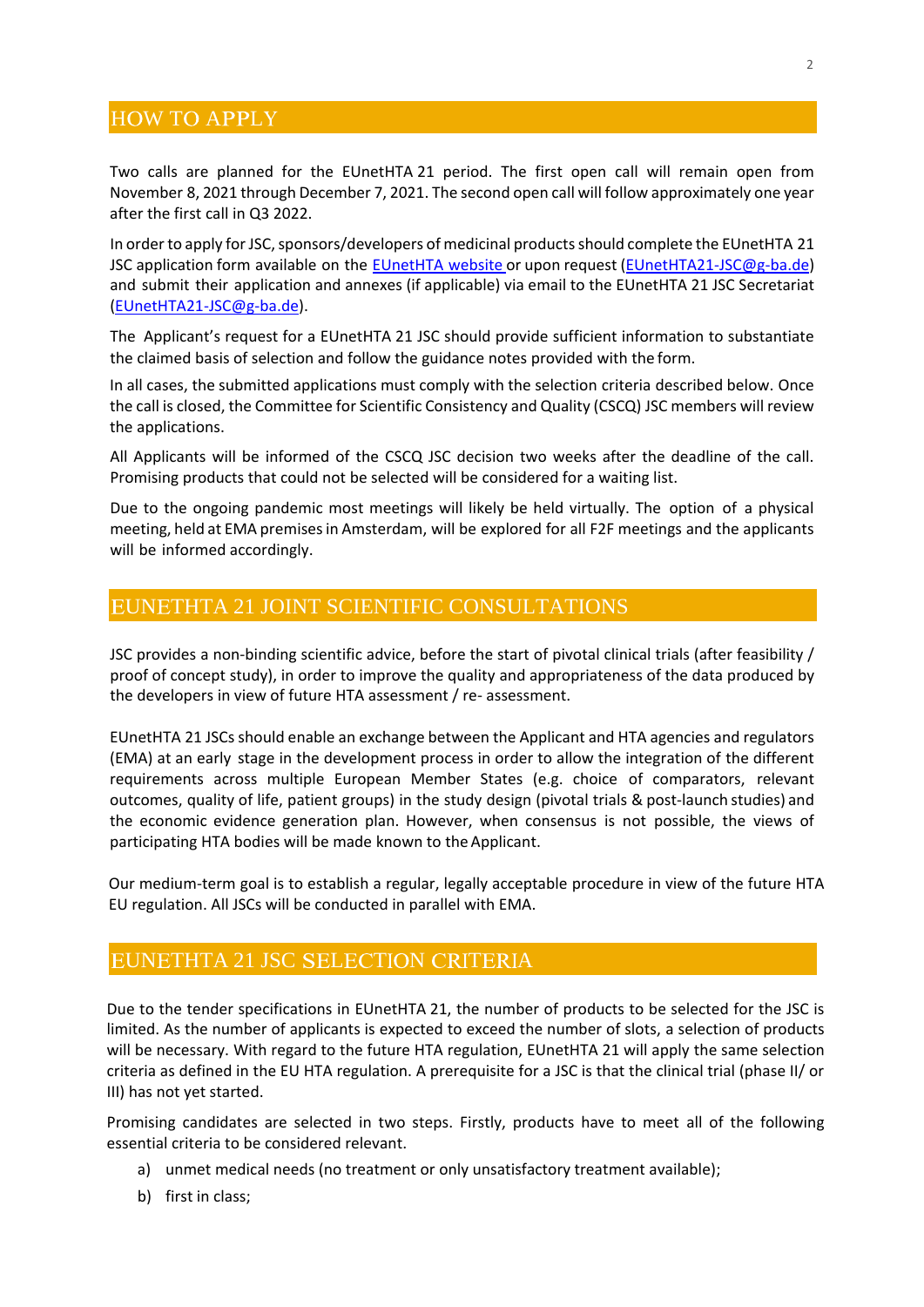- c) potential impact on patients, public health, or healthcare systems;
- d) significant cross-border dimension;
- e) major Union-wide added value; or
- f) Union clinical research priorities

Secondly, for the purpose of this call, EUnetHTA21 will prioritise the selected products by applying the following additional criteria to support the selection process:

- g) targets a life-threatening or chronically debilitating disease; and
- h) breakthrough technology<sup>1</sup>

Oncology products and/or ATMPs and indications for which there is no established guidance for clinical development (i.e. in absence of recent HTA evaluation in similar indication) are also given preferred consideration.

As the selection criteria are applied for the first time in this open call, the specification of the selection criteria, their operationalisation and applicability will be further developed in the course of EUnetHTA 21.

In the event that the call is over-subscribed, products which meet all of the listed criteria will be taken into consideration.

### EUNETHTA 21 JSC FORMAT

All EUnetHTA 21 JSCs are supported by the EUnetHTA 21 JSC Secretariat, thereby benefiting from HTA scientific and administrative coordination, consolidated HTA comments, a concerted effort to find agreement among the JSC CSCQ regarding specific issues as well as a consolidated document containing EUnetHTA 21's Final Written Recommendations. Opportunities for close discussion amongst HTA bodies, and with Regulators, with mutual understanding are maximized.

The JSC procedure will be approximately 3.5 months in duration starting from receipt of the Draft Briefing Book.

The table below provides estimated dates<sup>2</sup> of final EUnetHTA 21 recommendations according to date of Draft Briefing Book Submission. The EUnetHTA 21 Final Written Recommendation represents the HTA bodies' final output.

<sup>1</sup>Breakthrough technology: Preliminary clinical evidence indicates that the drug may demonstrate substantial improvement over available therapy on a clinically significant endpoint (could include impact on a surrogate or clinical intermediate endpoint or pharmacodynamic biomarker that strongly suggests the potential for a clinically meaningful effect on the underlying disease; improved safety profile or quality of life) or a substantial improvement in practicality or convenience of use or care pathways (organizational impact).

<sup>&</sup>lt;sup>2</sup>The table within this document provides only an estimate of the dates in question. The official dates will be those published simultaneously on the EUnetHTA 21 and EMA websites